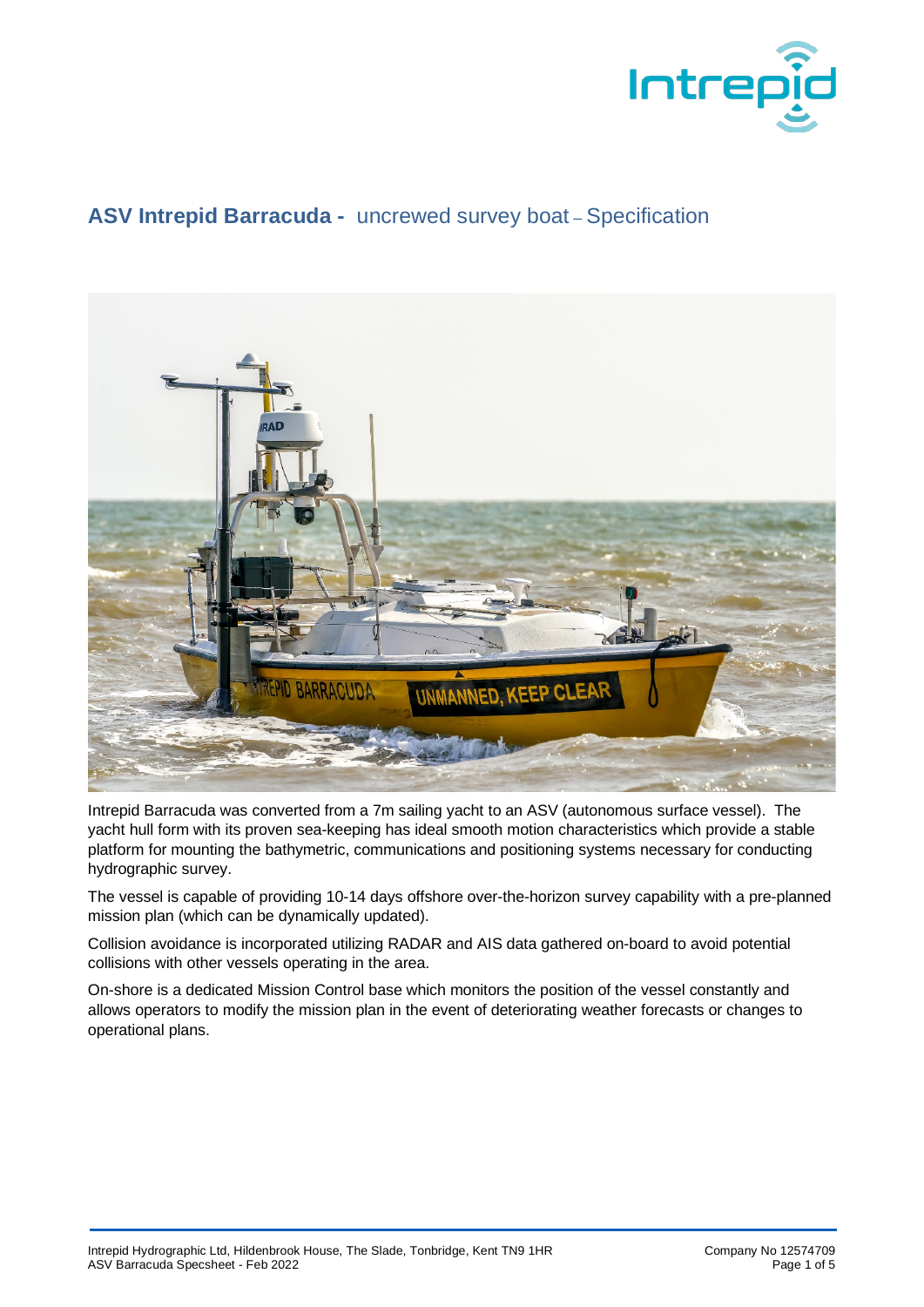

## **ASV Barracuda, key specifications**

| <b>Dimensions</b>          | Length overall 7.5m, breadth 2.1m, draft 0.98m, height, 2.5m above waterline.                                       |
|----------------------------|---------------------------------------------------------------------------------------------------------------------|
| Hull                       | Modified Achilles 24 triple keel fibre-glass monohull.                                                              |
| <b>Displacement</b>        | 1.8 tonnes, estimated, fully fuelled.                                                                               |
| Main power                 | 9.6 kVA MASE marine diesel generator.                                                                               |
| Endurance                  | 240 hours (10 days) at full power, estimated 10-14 days of economical daylight<br>operations, dependent on current. |
| Propulsion                 | 2 x 3.8 kW Fischer Panda electric pod motors.                                                                       |
| Reserve power              | Mastervolt Lithium ion batteries                                                                                    |
| Speed                      | Full power 6 knots, normal survey 4 knots.                                                                          |
| <b>Equipment Mounts</b>    | Through-hull, and over-side pole mount for multibeam and pinger.                                                    |
| SVP Winch                  | Remote control SVP winch to take Valeport Swift SVP, automatic control.                                             |
| Comms                      | Echostar broadband satellite link, Rudics, 4G, WiFi and VHF back-up.                                                |
| <b>CCTV</b>                | Dual CCTV recorders with 360 deg coverage, tracking IR PTZ camera, HD optical<br>zoom for forward detection.        |
| Safety                     | AIS, RADAR targets, remote floodlights, audible warnings.                                                           |
| <b>Collision Avoidance</b> | Radar, AIS and CCTV object detection and collision avoidance.                                                       |
| Transportable              | Trailer for road transportation and ramp or beach launching.                                                        |

## Example data …

An example of a typical survey in port or estuary approaches …

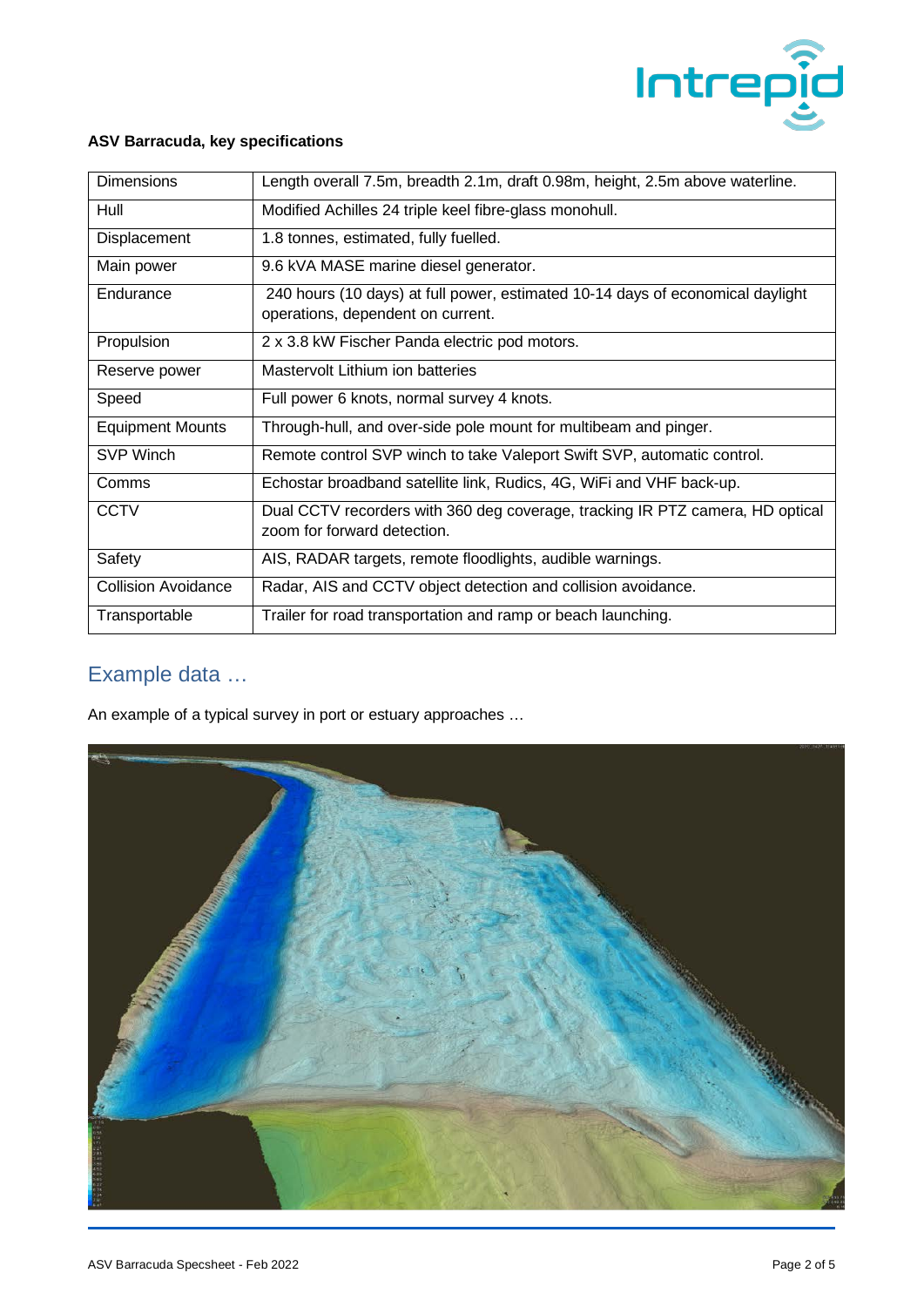

QC Images retrieved during survey operations ….



CCTV recorded image in port showing camera coverage…

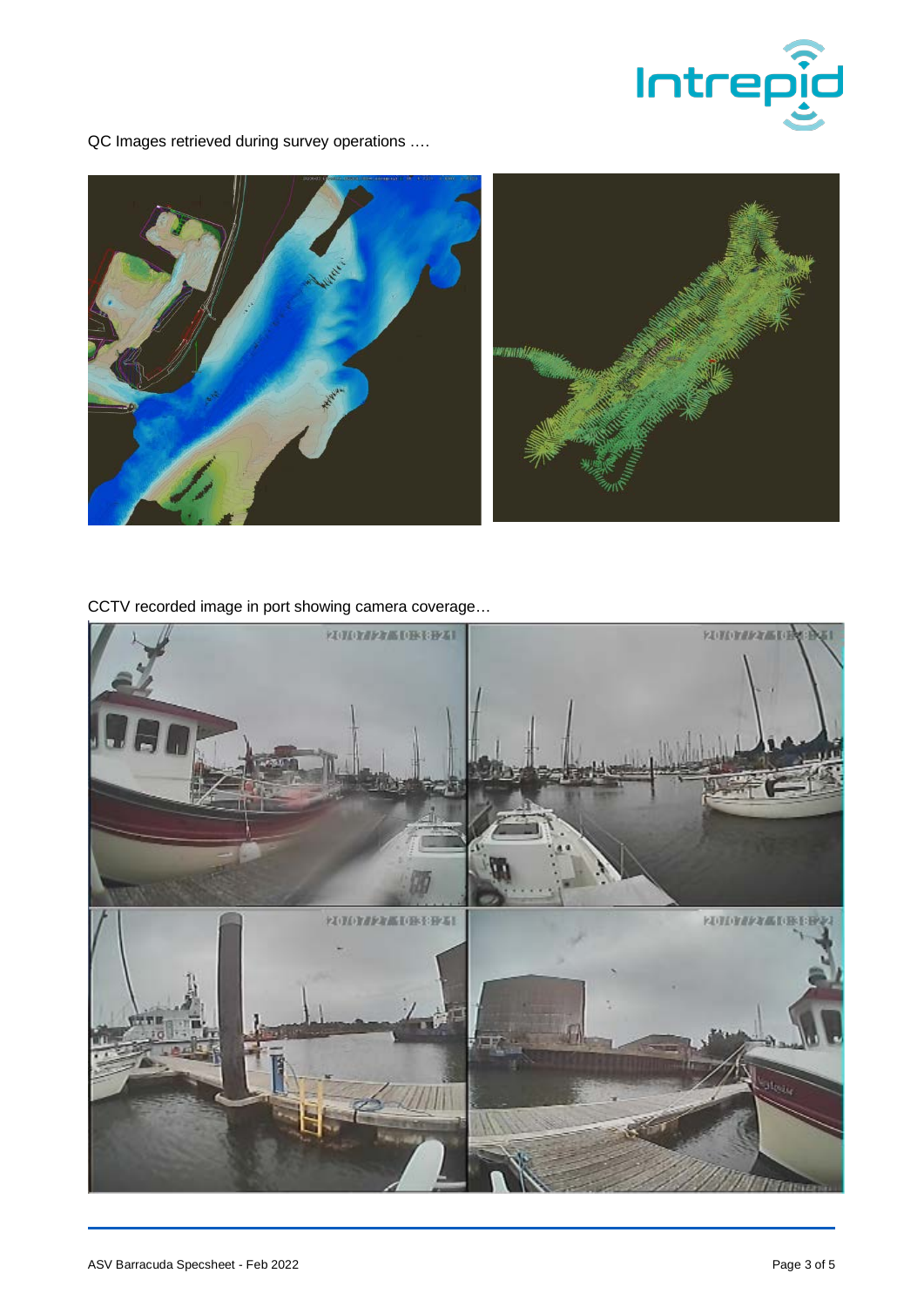

## Odysseus, Hermes and RCW Mission Control Applications

We utilise these three software packages to program the missions, monitor the vessel progress and data quality and to manage the vessel electronic and marine systems. Screen shots have been provided below.

**Odysseus** is the main survey control, taking data from clients such as run-line information and performs coordinate conversions.

The mission planning is performed here and sent to RCW either as a file or directly which then controls the vessel speed and drives it along the pre-programmed lines.



**Hermes** resides on the ASV and provides an interface with the various survey sensors, ARPA targets and AIS and passes it back through the comms system to Mission Control on-shore.

The package also logs representative swathes every 3-5 seconds to provide a QC summary in a relatively small file that can be downloaded.

This also interfaces with the Pan/Tilt/Zoom camera to direct/zoom onto an AIS target or fixed point.

The SVP winch will also be controlled through this interface.